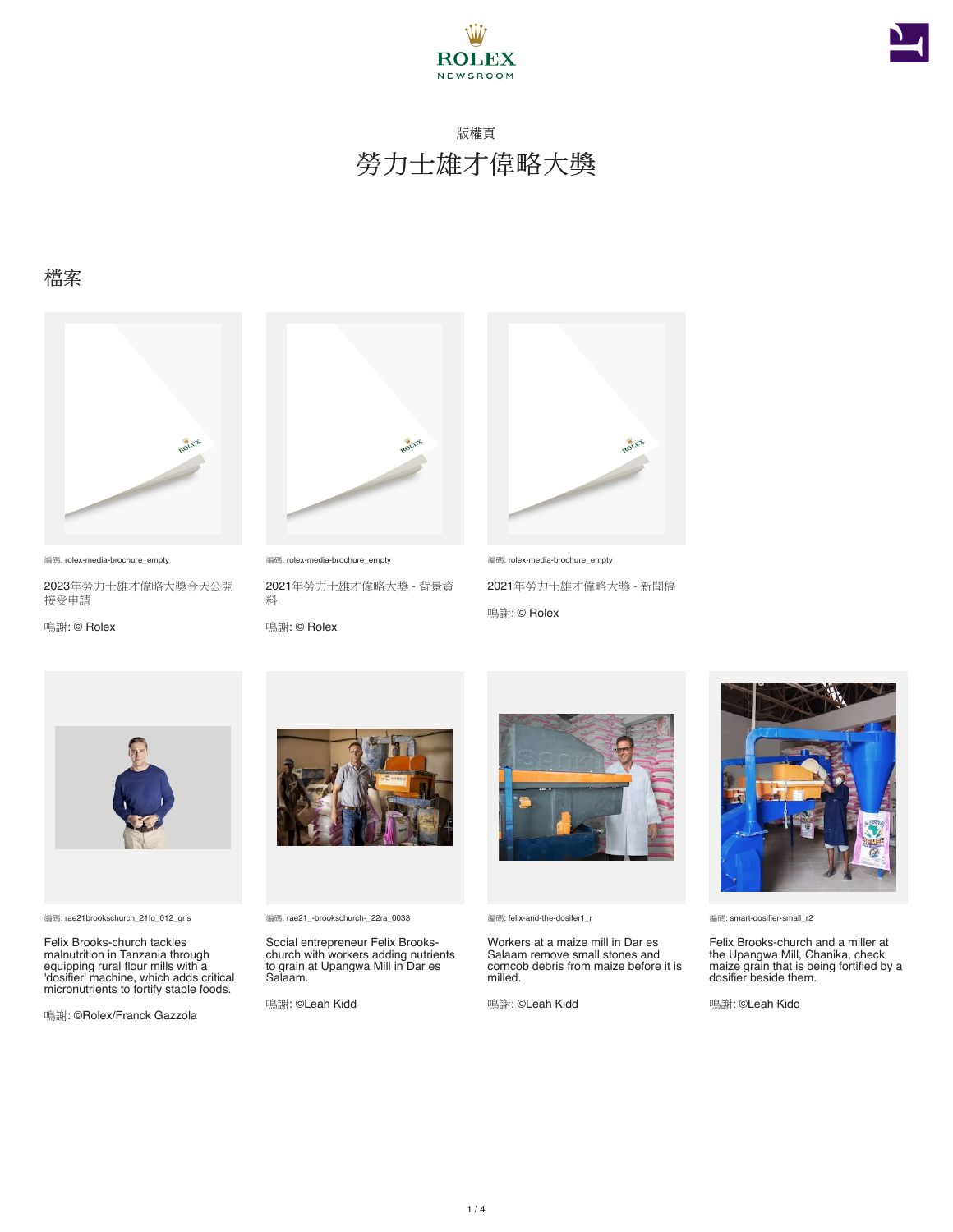



編碼: rae21oumarouibrahim\_21ad\_012\_gris

Hindou Oumarou Ibrahim uses indigenous peoples' traditional knowledge to map natural resources and prevent climate conflicts in the Sahel.

鳴謝: ©Rolex/Audoin Desforges



編碼: rae21\_oumarouibrahim\_21ed\_00013\_r

The reality of climate change is known to few better than the people of Chad. Hindou Oumarou Ibrahim offers to bring them together to solve the crisis by using the unlikely medium of mapping.

鳴謝: ©Ami Vitale



編碼: rae21\_oumarouibrahim\_21ed\_0003\_r

Local people's input is vital to Hindou Oumarou Ibrahim's mapping process, with men describing mountainous areas and women documenting the springs.

鳴謝: ©Ami Vitale



編碼: rae21\_oumarouibrahim\_21ed\_00018\_r

Hindou Oumarou Ibrahim is fighting for climate justice by bringing together communities to find ways to protect and share resources.

鳴謝: ©Ami Vitale



編碼: rae21\_rpunjoklama\_21rbs\_-4\_gris

Rinzin Phunjok Lama works to protect the richly diverse ecosystems of the Trans Himalayan region, home of iconic and globally threatened mammals, by involving local communities.

鳴謝: ©Rolex/Raj Bhai Suwal



Rinzin Phunjok Lama is a member of a new generation of Nepalese conservationists, replacing 23 predecessors killed in a helicopter crash in 2006.

鳴謝: ©Tashi R. Ghale



編碼: rae21\_rpunjoklama21ml\_162

Rinzin Phunjok Lama (left) meets herders in Nepal. Persuading herders not to kill wildlife is an important element of his conservation work.

鳴謝: ©Tashi R. Ghale



編碼: rae21\_rpunjoklama21ml\_145

Rinzin Phunjok Lama and colleague Tashi R. Ghale on the lookout for wildlife at an elevation of 4,000 m. in Nepal's Trans-Himalaya region.

鳴謝: © Rolex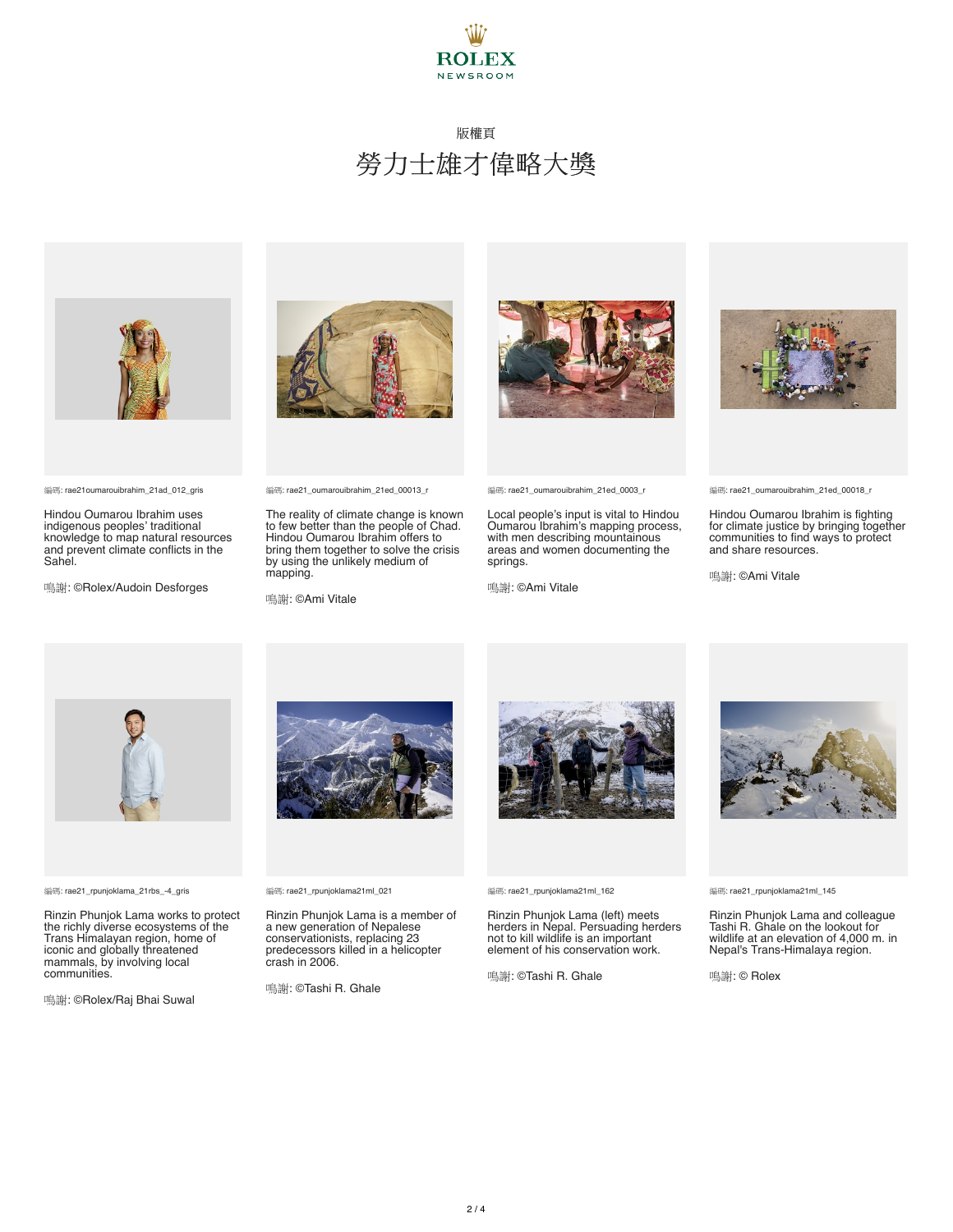



編碼: rae21moseley\_21ad\_026\_r

Gina Moseley aims to lead the first expedition to explore the planet's northernmost caves to improve our knowledge of climate change in the Arctic.

鳴謝: ©Rolex/Audoin Desforges



編碼: rae21moseley\_21sw\_019\_r

Gina Moseley studies rock samples at Hoher Krippenstein, a mountain in Austria.

鳴謝: ©Robbie Shone



編碼: rae21moseley\_21rs\_0028\_r

Gina Moseley ascends a rope above a glacier deep inside Dachstein Rieseneishöhle, a giant ice cave in the Austrian Alps.

鳴謝: ©Robbie Shone



編碼: rae21moseley\_21rs\_0017\_r

Gina Moseley, assisted by Leonie Leitgeb, collects samples of dripwater for analysis from a stalagmite in Dachstein Rieseneishöhle.

鳴謝: ©Robbie Shone



編碼: rae21rocha\_21bm\_006\_r

Luiz Rocha works to explore and protect mesophotic coral reefs and their biodiversity in the Indian Ocean, and to strengthen conservation of these largely unknown ecosystems.

鳴謝: ©Rolex/Bart Michiels



編碼: rae21\_rocha-\_22fg\_0042

Luiz Rocha prepares his diving equipment to descend a hundred metres or more beneath the ocean surface.

鳴謝: ©Justin Grubb



編碼: rae21\_rocha-\_22fg\_0098

A world expert in ichthyology (the study of fish), Luiz Rocha is skilled in recognizing new species of marine life.

鳴謝: ©Tane Sinclair-Taylor



編碼: rae21\_rocha-\_22fg\_0190

Deep dives are complex so divers cooperate according to a protocol to ensure the maximum number of discoveries.

鳴謝: ©Tane Sinclair-Taylor